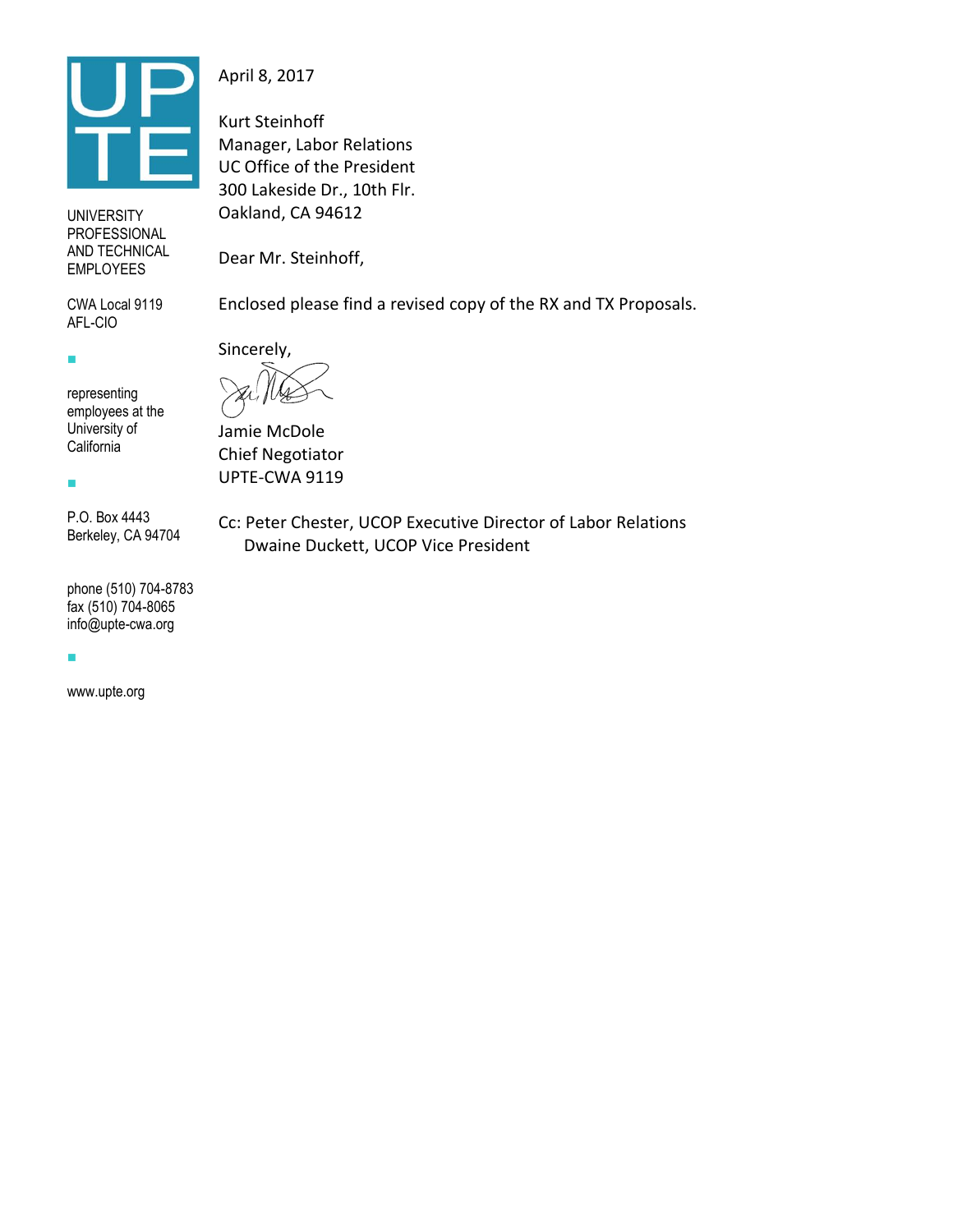| RX/TX ARTICLE                   | RX/TX PROPOSAL                                        |
|---------------------------------|-------------------------------------------------------|
| Article 1 - Access              | - Improve access to new employees with UC paid        |
|                                 | time for group and individual orientations for all    |
|                                 | new represented employees within 1 week of            |
|                                 | employment                                            |
|                                 | - Language to implement Union's right to              |
|                                 | information for actual location of where work is      |
|                                 | to occur and information about employee's             |
|                                 | supervisor                                            |
| Article 2 - Agreement           | - Update with new agreement date                      |
|                                 | - Print contract including all pay scales, shift-     |
|                                 | differentials and on-call rates                       |
| Article 3 - Arbitration         | - Remove right to separate arbitrability hearing      |
|                                 | - Update Arbitrator panel                             |
| Article 4 - University Benefits | -Limit changes to medical networks and providers      |
|                                 | -Maintenance of all benefits, including no            |
|                                 | increase in premium, co-pay or co-insurance           |
|                                 | - Restore retiree healthcare eligibility to pre-2013  |
|                                 | criteria for all represented employees                |
|                                 | - pre-funding retiree health benefits                 |
|                                 | - no increased costs for retiree health benefits      |
|                                 | - Free access to UC recreational facilities           |
|                                 | - UPTE representation on pension board                |
|                                 | - Reduction in employee pension contribution if       |
|                                 | UC reduces pension contribution                       |
|                                 | - No increases to employee pension contribution       |
|                                 | - Discount for selecting UC providers                 |
|                                 | - Discount for selecting UC self-insured plan         |
| Article 5 - Campus Closure      | -All employees forced to not work due to a            |
|                                 | campus closure shall be on leave with pay and         |
|                                 | not be required to use vacation                       |
| Article 6 - Compensation        | -Provide across-the-board wage increases of 6%        |
|                                 | as well as market equity increases for positions      |
|                                 | that are further behind the market than the unit      |
|                                 | as a whole                                            |
|                                 | - Guaranteed annual step increases                    |
|                                 | - Longevity steps for employees who have              |
|                                 | reached the top of their pay range to follow          |
|                                 | - Add evening, night and weekend/holiday shift        |
|                                 | differential to all titles without an established     |
|                                 | differential                                          |
|                                 | - Increase all currently existing shift and           |
|                                 | weekend/holiday differentials                         |
|                                 | - Increase or establish on-call rates                 |
|                                 | - Clarify restricted and un-restricted on-call status |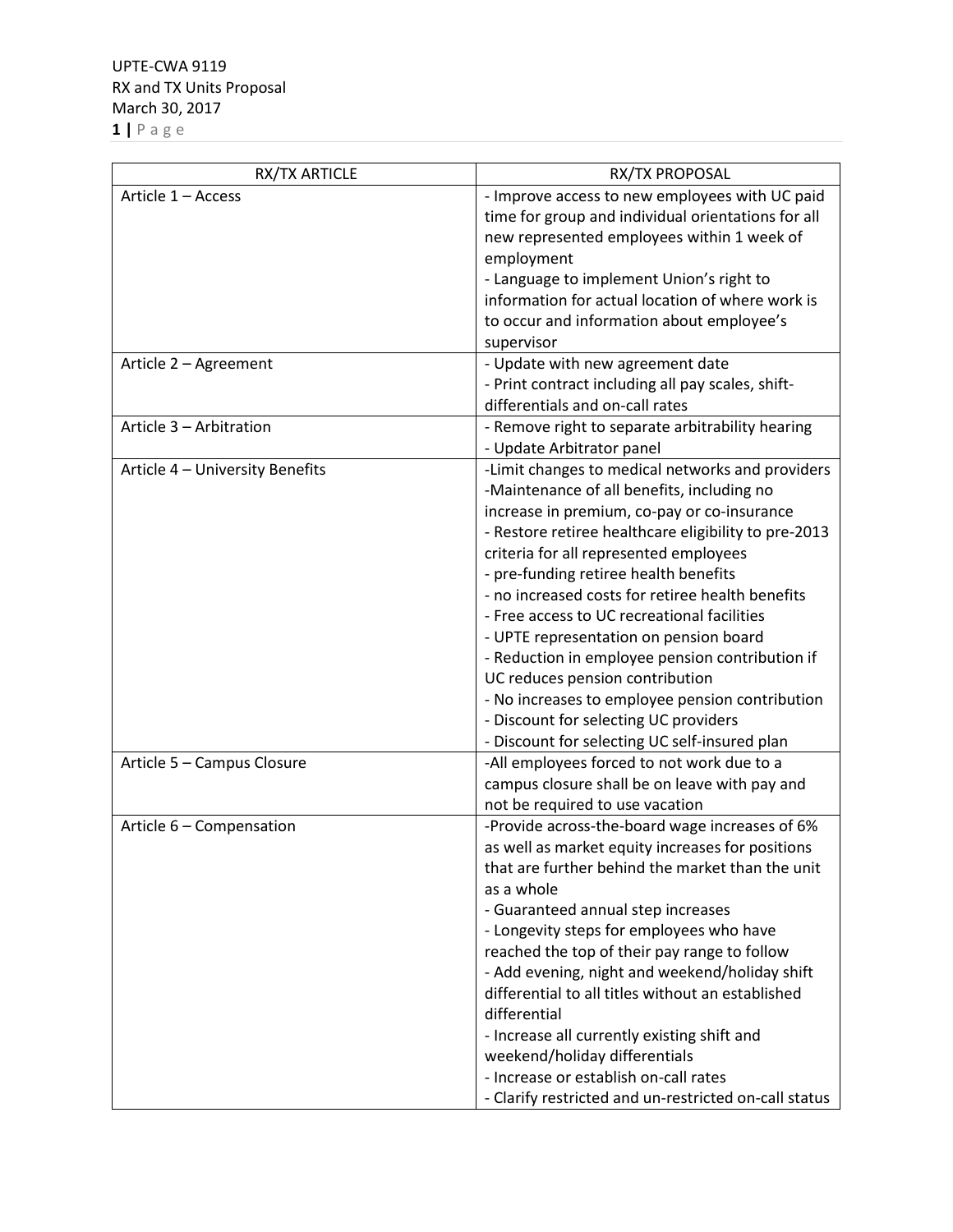|                                              | - Hazardous pay differential                                    |
|----------------------------------------------|-----------------------------------------------------------------|
|                                              | - LBL: place all employees on step pay plan, no                 |
|                                              | more matrix                                                     |
|                                              | -adjust pay scales in series to allow for increased             |
|                                              | compensation for higher levels                                  |
|                                              | -increases effective first day of month                         |
| Article 7 - Corrective Action/Discipline and | - Reduce timeframe for required notice to union                 |
| Dismissal                                    | for suspension or reduction in pay                              |
|                                              | - Eliminate disciplinary salary decrease                        |
|                                              | - Add notice language for representation to make                |
|                                              | consistent with the HX contract                                 |
|                                              | -Improve language on notice to union on                         |
|                                              | disciplinary action to enable fair representation               |
| Article 8 - Development and Training         | - Employee tuition discount shall extend to an                  |
|                                              | employee's dependents                                           |
|                                              | - Employee tuition will be completely waived for                |
|                                              | up to 1 class/quarter or semester                               |
|                                              | - Training funds to attend conferences or other                 |
|                                              | work related training                                           |
|                                              | - Pay for certification programs                                |
| Article 9 - Duration of Agreement            | - Update with new duration and related changes                  |
|                                              | - Release time to prepare proposals                             |
|                                              | - Simultaneous presentation of proposals                        |
| Article 10 - Grievance Procedure             | - increase time limits at all steps to 90 days to               |
|                                              | more accurately reflect current practice                        |
|                                              |                                                                 |
|                                              | - electronic filing of grievances and appeals                   |
| Article 11 - Health and Safety               | - Employee shall have the right to refuse unsafe<br>assignments |
|                                              |                                                                 |
|                                              | -Strengthen health and safety committee                         |
|                                              | language                                                        |
|                                              | -Safe staffing levels                                           |
| Article 12 - Holidays                        | - Add MLK Day and December 24 to premium                        |
|                                              | holiday list to receive time and one half for hours             |
|                                              | worked                                                          |
| Article 13 - Hours of Work                   | - Increase notice times for schedule changes                    |
|                                              | -Pay employee for missed breaks and lunches                     |
|                                              | -Improve overtime language                                      |
|                                              | -Add language on rest period between shifts                     |
|                                              | -Improve work life balance protections for more                 |
|                                              | senior employees by giving more senior                          |
|                                              | employees first preference to opt out of working                |
|                                              | weekends, evenings or other difficult shifts                    |
| Article 16 - Layoff and Reduction in Time    | -Limit conditions for a layoff                                  |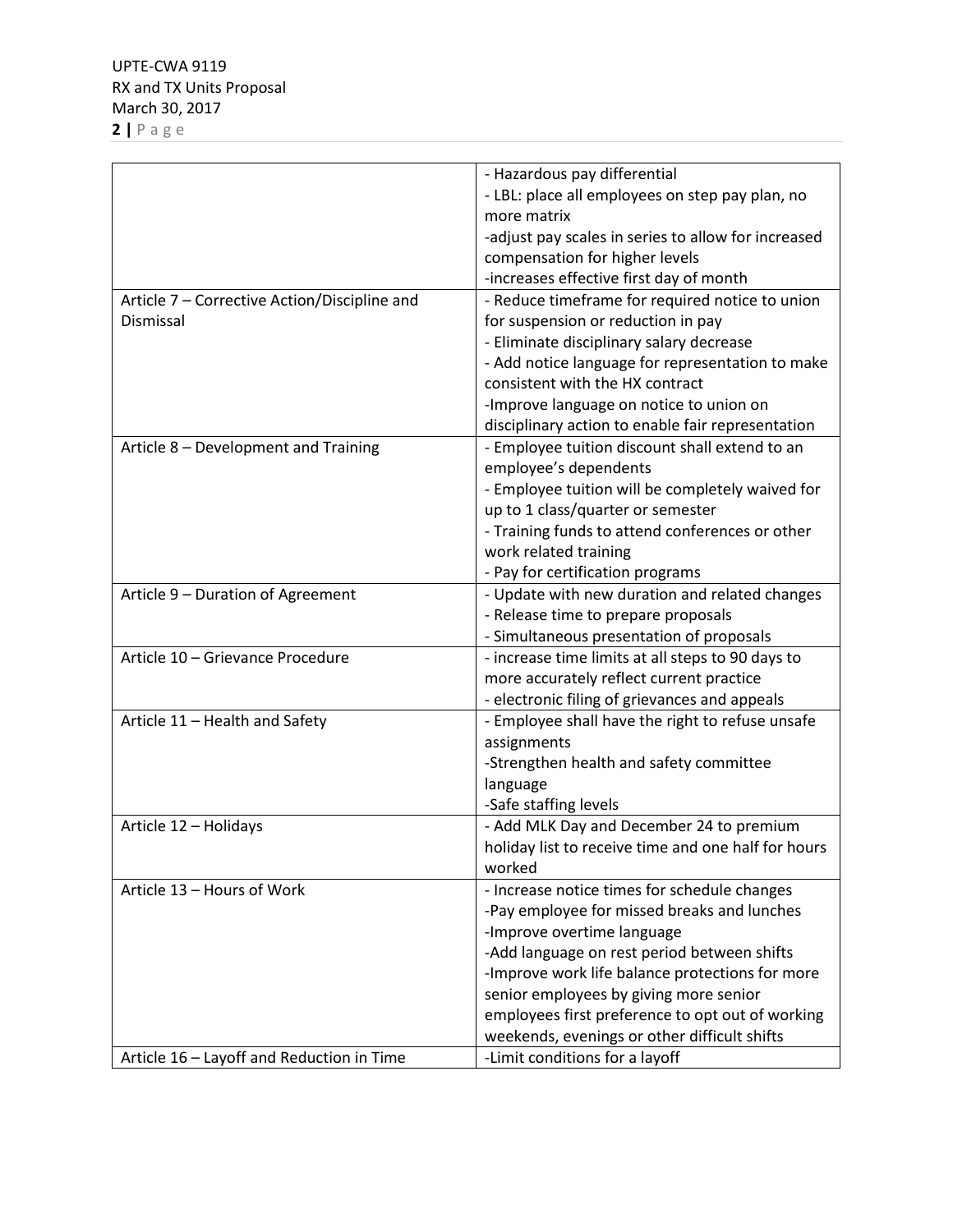|                                              | -Strengthen Preferential Rehire Language,           |
|----------------------------------------------|-----------------------------------------------------|
|                                              | including special preference over outside           |
|                                              | applicants                                          |
|                                              | -Preferential hiring for student workers over       |
|                                              | outside applicants                                  |
|                                              | -Redefine layoff unit as campus                     |
|                                              | -Expand alternative of offering vacant positions    |
|                                              | to laid off employees with provision of short-      |
|                                              | term training                                       |
| Article 17 - Leaves for Union Business       | - Provide paid release time at University's         |
|                                              |                                                     |
|                                              | expense rather than UPTE's expense                  |
|                                              | -Limit time frame for billing for UBL               |
| Article 18 - Leaves of Absence               | -Create paid family leave benefit                   |
| Article 25 - Nondiscrimination in Employment | -Strengthen sexual harassment protection            |
|                                              | -Strengthen immigrant rights                        |
|                                              | - Remove limit on grievance at step two and         |
|                                              | make eligible to grieve up to arbitration           |
| Article 26 - Out of Class Pay/Temporary      | -Strengthen out of class pay provisions             |
| Assignment                                   |                                                     |
| Article 27 - Parking                         | -No increase in parking rates for term of contract  |
|                                              | -Expand public transportation programs and          |
|                                              | incentives                                          |
| Article 28 - Payroll Deduction               | -Revise provisions regarding dues, agency fees,     |
|                                              | authorization cards and cancellations               |
|                                              | -Review and update charity choices for objectors    |
| Article 29 - Performance Evaluation          | -Strengthen dispute language                        |
| Article 31 - Positions / Appointments        | -Strengthen limited appointment conversion          |
|                                              |                                                     |
|                                              | rights                                              |
|                                              | -Establish per diem conversion rights               |
|                                              | -Additional career, limited appointment, per        |
|                                              | diem and student employees may only be hired        |
|                                              | after offering, in seniority order, career          |
|                                              | employees additional appointment time up to         |
|                                              | 100%                                                |
|                                              | -Establish ratio of career to limited               |
|                                              | appointment/per diem/student employee to            |
|                                              | 90:10.                                              |
|                                              | -Strengthen ratio of career to limited              |
|                                              | appointment/per diem/student employee               |
|                                              | -Restrict unilateral changes to job description and |
|                                              | scope of practice                                   |
| Article 32 - Probationary Period             | -Eliminate probationary period for conversion       |
|                                              | from non-career to career if employee has           |
|                                              | worked at least 12 months continuous service at     |
|                                              |                                                     |
|                                              | 50% or more, or reduce probationary period to 3     |